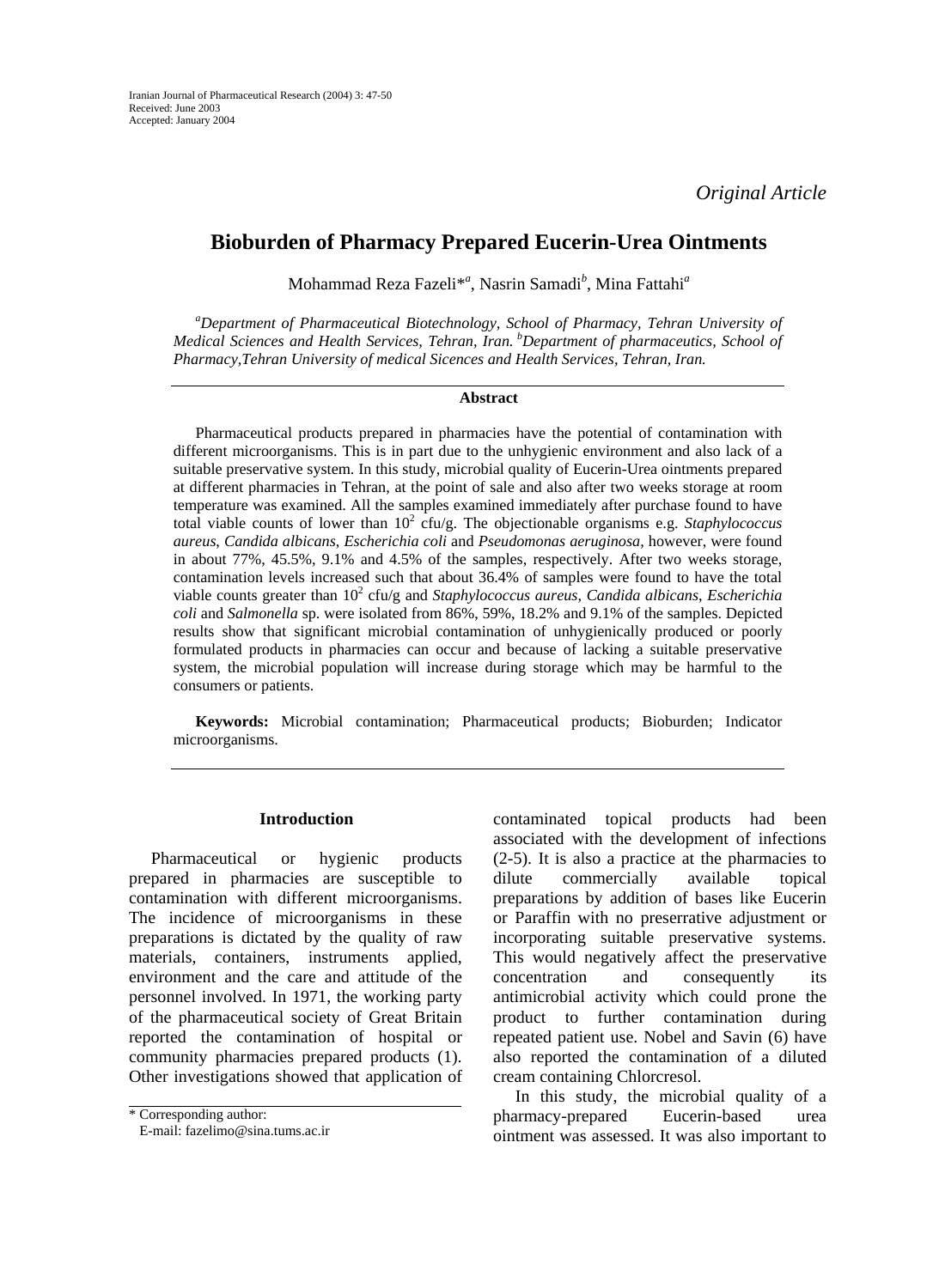realize that the initial microbial count in a freshly prepared product could be increased during storage, particularly in formulations containing no preservative.

#### **Experimental**

## **Materials**

## *Chemicals*

All culture media and chemicals were obtained from the Merck Chemical Co. Sabouraud chloramphenicol agar was purchased from the Scharlau Chemie S. A.

#### *Microorganisms*

The indicator microorganisms used in this study were all from the Collection of School of Pharmacy, Tehran University of Medical Sciences and include: *Staphylococcus aureus* ATCC 6538, *Escherichia coli* ATCC 8739, *Pseudomonas aeruginosa* ATCC 9027, *Salmonella* sp. and *Candida albicans* ATCC 10231.

#### **Methods**

*Collection and preparation of the samples*

Twenty two 5% Eucerin-Urea ointments containing 10% distilled water packed in 100 g multi-dose plastic pots collected from 10 pharmacies at five different locations in Tehran city and also a Tehran university affiliated pharmacy were evaluated in this study. Two samples were taken from each pharmacy. The possible antimicrobial effects of formulation ingredients were eliminated by dilution, ascertained by examining the bacterio-static or fungi-static properties of test materials against microorganisms (7).

#### *Bioburden determination*

Samples were examined immediately after purchase and also after two weeks storage at room temperature. According to the microbiological requirements for non-sterile pharmaceutical products, the samples were subjected to the following examinations: total aerobic viable count (TAVC) by multiple-tube method and the presence or absence of *Staphylococcus aureus*, *Pseudomonas aeruginosa*, *Escherichia coli*, *Salmonella* sp. and *Candida albicans*. 10 g of each sample was mixed with 1 g Tween 80 and warmed to  $45^{\circ}$ C for a maximum of 30 min to dislodge possible

microbial cells. The total volume was adjusted to 100 ml by adding trypticase soy broth (TSB) or lactose broth (LB) for detection of bacteria, and Sabouraud dextrose broth (SDB) for detection of yeasts. The mixtures were incubated for 24 h at  $32.5 \pm 2.5^{\circ}$ C and for 14 days at  $22.5 \pm 2.5^{\circ}$ C for bacterial and yeast growth respectively (7).

*Isolation and identification of the indicator bacteria* 

For the detection of *E. coli* contamination, LB enrichments were streaked onto differential Mac-Conkey and eosine methylene blue agar plates while one-ml aliquots of the LB cultures were transferred into 9 ml fluid selenite cystine media to detect *Salmonella* sp. The fluid selenite cystine cultures were incubated at  $32.5 \pm 2.5^{\circ}$ C for 12-24 h, and were further subcultured on the surface of bismuth sulfite and brilliant green agar media. TSB enrichments were streaked onto cetrimide and Pseudomonas isolation agars to detect any *Pseudomonas aeruginosa* contaminant. Vogel-Johnson and mannitol salt agar plates were used to detect *Staphylococcus aureus* presence. The identities of the isolated bacteria on selected media were confirmed by gram staining, colonial appearance and biochemical tests (7).

*Isolation and identification of the indicator yeasts* 

SDB enrichments were streaked onto Sabouraud chloramphenicol agar and incubated at  $22.5 \pm 2.5^{\circ}$ C for 7 days. Resulting colonies were identified by germ-tube test and morphological characteristics were examined microscopically (8).

## **Results and Discussion**

In this study, the bioburden of 22 unpreserved Eucerin-Urea ointments prepared in 11 pharmacies were examined.

Table 1 shows the TAVCs per g of the samples immediately after purchase (day 1), indicating that the TAVCs in all samples tested were lower than  $10^2$  cfu/g. The inhouse microbiological standards for non-sterile products made in Iran, stipulate that the TAVC should be less than  $10^{2}$  cfu/g or ml of the product and certain indicator microorganisms including *Pseudomonas aeruginosa*,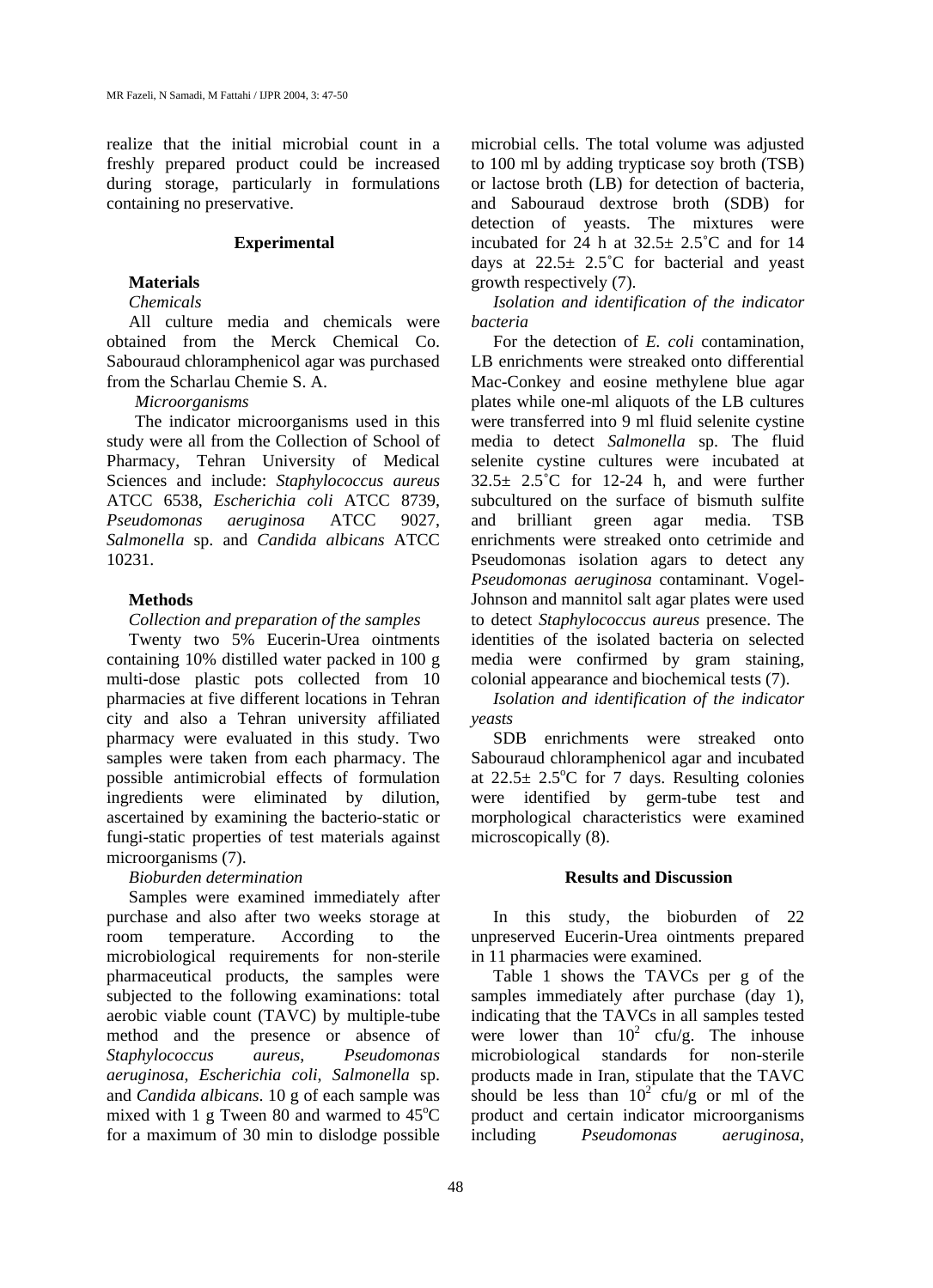**Table 1.** Total aerobic viable counts of Eucerin-Urea ointments prepared at different pharmacies immediately after purchase (day 1) and after two weeks storage at room temperature.

| Pharmacies | $TAVCs^*$ (cfu/g)-day 1 |           | TAVCs (cfu/g)-day $14$ |          |  |
|------------|-------------------------|-----------|------------------------|----------|--|
|            | Sample 1                | Sample 2  | Sample 1               | Sample 2 |  |
| 1          | $<$ 23                  | $\leq$ 23 | 40                     | 40       |  |
| 2          | 90                      | 23        | 200                    | 200      |  |
| 3          | 23                      | 23        | 200                    | 200      |  |
| 4          | 40                      | 40        | 200                    | 40       |  |
| 5          | 90                      | 90        | 500                    | 500      |  |
| 6          | $\leq$ 23               | $\leq$ 23 | 23                     | 90       |  |
| 7          | $<$ 23                  | $\leq$ 23 | 23                     | 23       |  |
| 8          | $<$ 23                  | $\leq$ 23 | 90                     | 23       |  |
| 9          | $<$ 23                  | $\leq$ 23 | 23                     | 40       |  |
| 10         | $<$ 23                  | $\leq$ 23 | 90                     | 40       |  |
| 11         | $<$ 23                  | $\leq$ 23 | 23                     | 200      |  |
| ********** |                         |           |                        |          |  |

\* Total aerobic viable counts

*Staphylococcus aureus*, *Escherichia coli*, *Salmonella* sp. and *Candida albicans* should be absent.

All samples showed higher counts on day 14 compared to counts obtained on day 1. 36.4% of the samples collected from 4 pharmacies had also bioburdens significantly beyond the acceptable in-house standards.

The presence of indicator organisms in the samples is reported in table 2. These results indicate that nearly 86% of the samples (19 out of 22) were contaminated at least with one objectionable or harmful organism on day 1. Table 2 also shows that in all samples, the indicator organisms were detected after two weeks.

The objectionable and harmful organisms detected on days 1 and 14 are compared in figure 1. Products collected from some pharmacies contained higher rates of the indicator organisms on day 14 compared to corresponding samples on day 1. High proportion (77%) of the samples (17 out of 22) was found to be contaminated with *Staphylococcus aureus* on day 1. This figure was increased to 86% after two weeks storage at room temperature. About half of the samples (45%) tested were *Candida albicans* positive on day 1, which this rate was increased to 59% on day 14. *E. coli* was found in 9.1% and 18.2% of the samples (2 and 4 out of 22) on day 1 and 14, respectively*. Pseudomonas aeruginosa* was detected in 4.5% of the samples on day 1, while it was not detected on day 14. Also two identical samples taken from pharmacy 2



**Figure.** 1 Comparison of rates of objectionable and harmful organisms found in Eucerin-Urea ointments on days 1 (purchase day) and 14 (after two weeks storage at room temperature).

showed *Salmonella* contamination on day 14, whereas this organism was not detected in both samples on the purchase day. Other contaminating organisms were Gram-positive bacilli.

Depicted results show that incidence of contamination varried between pharmacies. The contaminant Gram-positive air-borne bacilli might be originated from the pharmacy environment. The normal flora of the unhygienic pharmacy staff are the likelihood source for *Staphylococcus aureus* (9*)*. Gramnegative isolates of *Pseudomonas aeruginosa* and *E. coli* are usually water-borne and may have been appeared in the products from the water supplies (10, 11). Water is usually part of the ingredients or used in processing of the products. Contamination may also arise from raw materials supplied in open container exposed to the air and dust and could be contaminated more during repeated use.

The results of this study are similar with previous reports on the contamination of hospital pharmacies prepared products by *Pseudomonas aeruginosa*, aerobic spore bearers, Gram-positive coagulase-negative cocci and other Gram-negative rods (12, 13) and address a need for microbiological control of the pharmacy prepared products on all steps of remedies preparation. Raw materials, containers, water supplies should be checked routinely for microbial presence. Specifying a carefully microbial free environment e.g. a laminar air flow hood for the preparation of